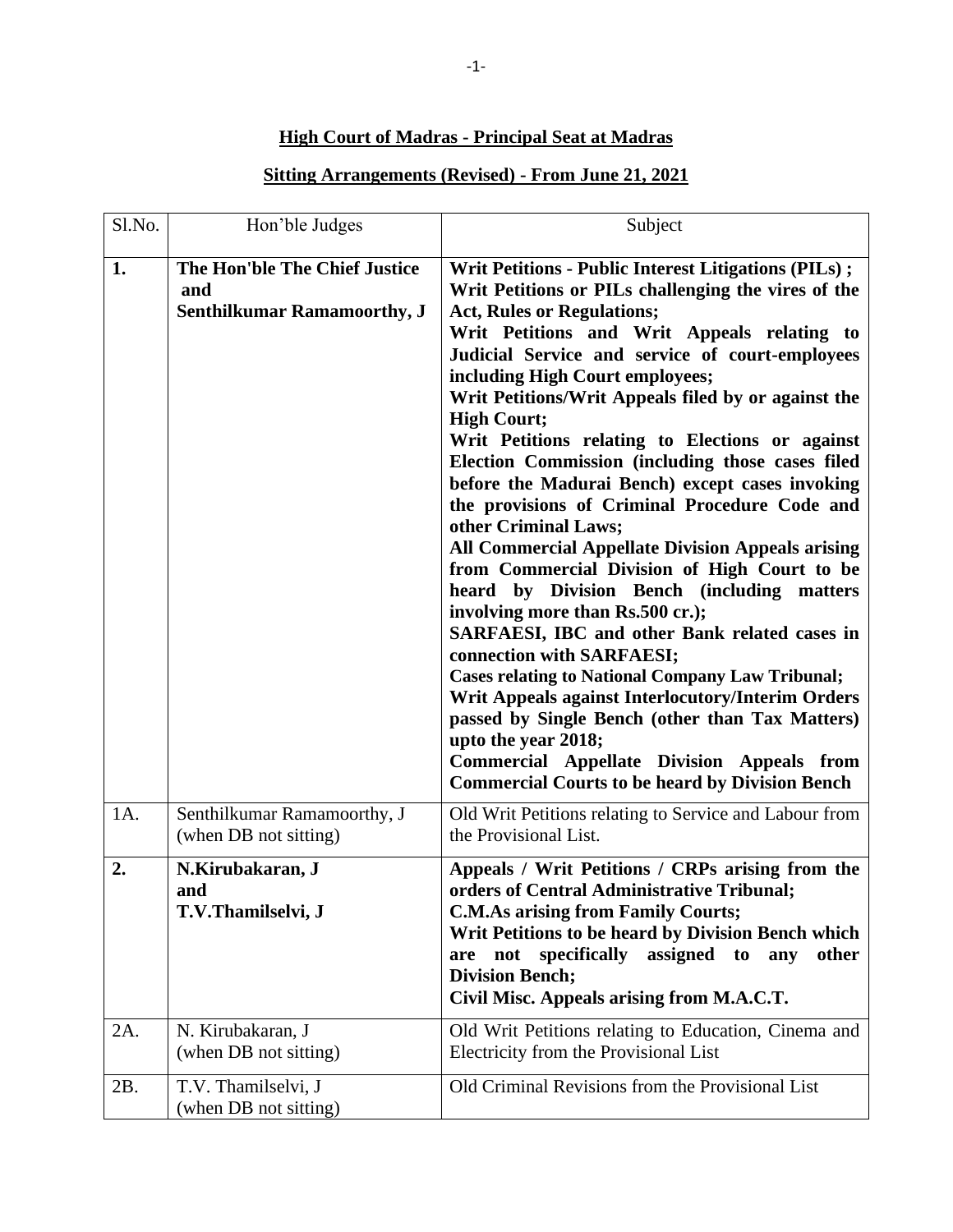| 3.               | M.M. Sundresh, J<br>and<br>R.N.Manjula, J  | First Appeals and Second Appeals to be heard by<br><b>Division Bench;</b><br><b>Original Side Appeals;</b><br>All other Appellate Side Cases to be heard by<br>Division Bench which are not specifically assigned<br>to any other Division Bench;<br>Writ Appeals arising from final orders which are<br>not specifically assigned to any other Division<br>Bench (other than Tax matters) - from the<br>year 2018.                                                         |
|------------------|--------------------------------------------|-----------------------------------------------------------------------------------------------------------------------------------------------------------------------------------------------------------------------------------------------------------------------------------------------------------------------------------------------------------------------------------------------------------------------------------------------------------------------------|
| 3A.              | M.M. Sundresh, J<br>(when DB not sitting)  | Old Writ Petitions relating to General Miscellaneous<br>from the Provisional List                                                                                                                                                                                                                                                                                                                                                                                           |
| 3B.              | R.N. Manjula, J<br>(when DB not sitting)   | Old Civil Revision Petitions<br>(NPD)<br>from the<br><b>Provisional List</b>                                                                                                                                                                                                                                                                                                                                                                                                |
| $\overline{4}$ . | M. Duraiswamy, J<br>and<br>R. Hemalatha, J | Tax Cases arising from Direct Tax Laws (like Income<br>Tax Act, Wealth Tax Act);<br>Tax Cases arising from Indirect Tax Laws (including<br>Customs, Central Excise, GST, Sales Tax, etc.);<br><b>Special Tribunal Appeals</b>                                                                                                                                                                                                                                               |
| 4A.              | M. Duraiswamy, J<br>(when DB not sitting)  | Writ Petitions relating to Municipalities,<br>Old<br>Panchayats, Local Bodies from the Provisional List                                                                                                                                                                                                                                                                                                                                                                     |
| 4B.              | R. Hemalatha, J<br>(when DB not sitting)   | Old First Appeals from the Provisional List                                                                                                                                                                                                                                                                                                                                                                                                                                 |
| 5.               | T. Raja, J<br>and<br>V. Sivagnanam, J      | Writ Appeals arising from final orders which are not<br>specifically assigned to any other Division Bench<br>(other than Tax matters) - upto the year 2017                                                                                                                                                                                                                                                                                                                  |
| 5A.              | T. Raja, J<br>(when DB not sitting)        | Old Writ Petitions relating to Co-operative Societies,<br>Motor Vehicle, Forest and Industries from the<br>Provisional List                                                                                                                                                                                                                                                                                                                                                 |
| 5B.              | V. Sivagnanam, J<br>(when DB not sitting)  | Civil Revision<br>Petitions<br>Old<br>(PD)<br>the<br>from<br>Provisional List                                                                                                                                                                                                                                                                                                                                                                                               |
| 6.               | P.N. Prakash, J<br>and<br>R. Pongiappan, J | Habeas Corpus Petitions;<br>All Criminal Appeals and other Criminal Cases to be<br>heard by Division Bench (including crime against<br>women and children);<br>Criminal Contempt and Appeals relating to orders in<br><b>Contempt Proceedings;</b><br>All Division Bench matters, including Criminal<br>Appeals and Writ Petitions, relating to criminal cases<br>involving the sitting or former M.Ps and M.L.As<br>(including those cases filed before the Madurai Bench) |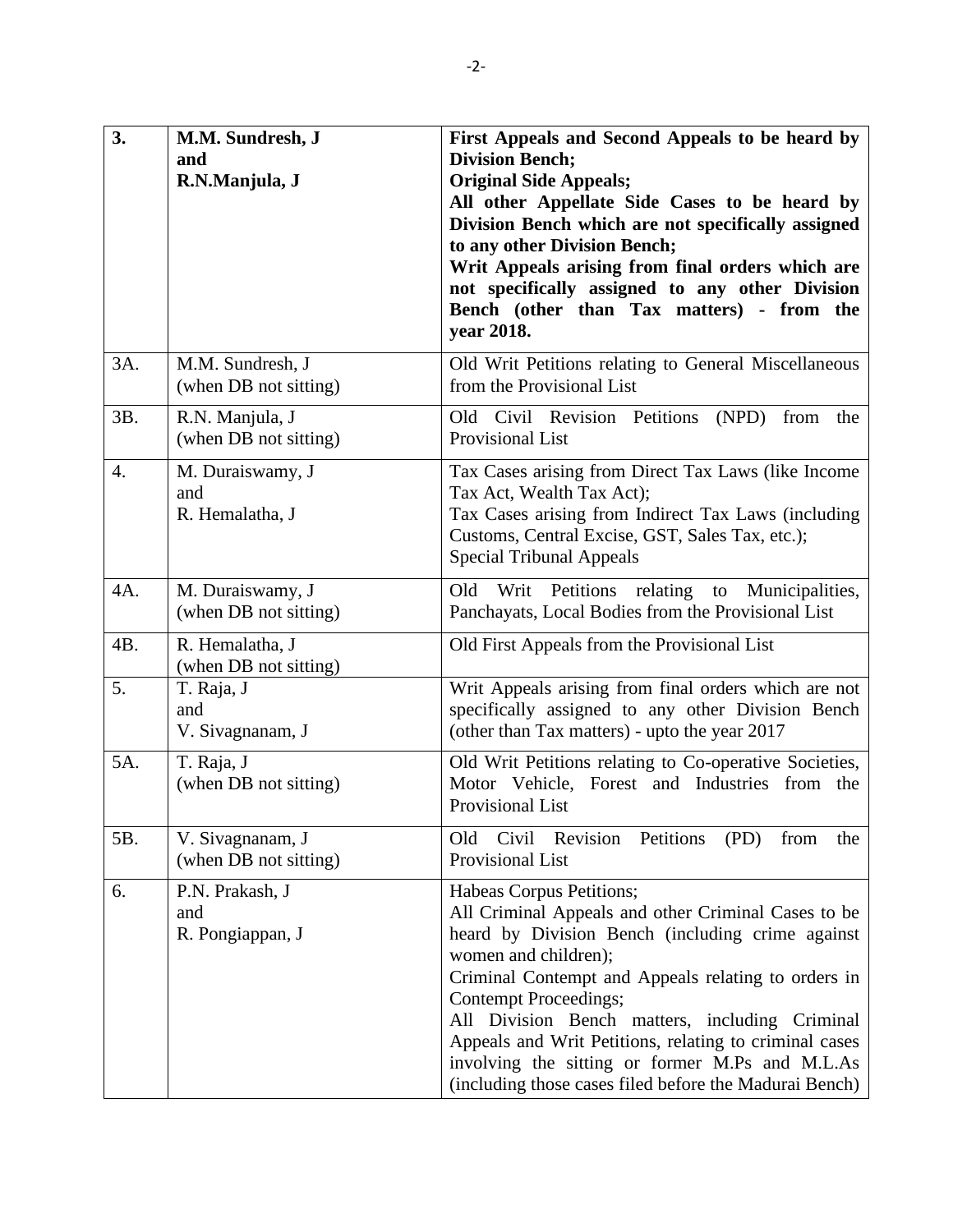| 6A. | P.N. Prakash, J<br>(when DB not sitting)                | Old Criminal Original Petitions (under Section 482<br>Cr.P.C.) from the Provisional List                                                                                                                                                                                                                                                                                                                                            |
|-----|---------------------------------------------------------|-------------------------------------------------------------------------------------------------------------------------------------------------------------------------------------------------------------------------------------------------------------------------------------------------------------------------------------------------------------------------------------------------------------------------------------|
| 6B. | R. Pongiappan, J<br>(when DB not sitting)               | Old Second Appeals from the Provisional List                                                                                                                                                                                                                                                                                                                                                                                        |
| 7.  | Pushpa Sathyanarayana, J<br>and<br>Krishnan Ramasamy, J | Writ Appeals relating to Service against final orders<br>passed by Single Bench;<br>Writ Appeals against Interlocutory/Interim Orders<br>passed by Single Bench (other than Tax Matters) from<br>the year 2019                                                                                                                                                                                                                      |
| 7A. | Pushpa Sathyanarayana, J<br>(when DB not sitting)       | Old Writ Petitions relating to Land Laws from the<br>Provisional List                                                                                                                                                                                                                                                                                                                                                               |
| 7B. | Krishnan Ramasamy, J<br>(when DB not sitting)           | Old Criminal Appeals from the Provisional List                                                                                                                                                                                                                                                                                                                                                                                      |
| 8.  | S. Vaidyanathan, J                                      | Writ Petitions relating to Labour and R.T.I. Act;<br>Writ Petitions relating to Freedom Fighters' Pension<br>Scheme                                                                                                                                                                                                                                                                                                                 |
| 9.  | R. Mahadevan, J                                         | Writ Petitions relating to General Miscellaneous,<br><b>Mines and Minerals</b>                                                                                                                                                                                                                                                                                                                                                      |
| 10. | V. Bharathidasan, J                                     | Writ Petitions relating to Land Reforms, Land<br>Tenancy, Urban Land Ceiling, Land Ceiling and Land<br>Acquisition and other Land Laws, including cases<br>relating to Patta and other issues relating to Land<br>Revenue and Registration - From the year 2019                                                                                                                                                                     |
| 11. | D. Krishnakumar, J                                      | All Writ Petitions relating to Cinema, Electricity,<br>Agriculture Produce Market (APM), Education,<br>Municipalities, Panchayats, Local Bodies, Cooperative<br>Societies, Motor Vehicle, Forest and Industries.                                                                                                                                                                                                                    |
| 12. | S.S. Sundar, J                                          | <b>Transfer Civil Miscellaneous Petitions;</b><br>Civil Misc. Appeals (other than M.A.C.T. cases and<br>Arbitration Cases);<br>Civil Misc. Second Appeals;<br>Second Appeals of the years 2017 and 2018;<br>Writ Petitions relating to Service – From the<br>year 2021                                                                                                                                                              |
| 13. | V. Parthiban, J                                         | Civil Suits including undefended suits and framing of<br>and connected Interlocutory Applications<br><b>Issues</b><br>(except Commercial Division Cases) from the<br>year 2019;<br>All Petitions / Applications invoking Arbitration and<br>Conciliation Act, 1996 / Arbitration Act, 1940, except<br><b>Commercial Division Cases;</b><br>Civil Miscellaneous Appeals and Civil Revision<br>Petitions relating to Arbitration Laws |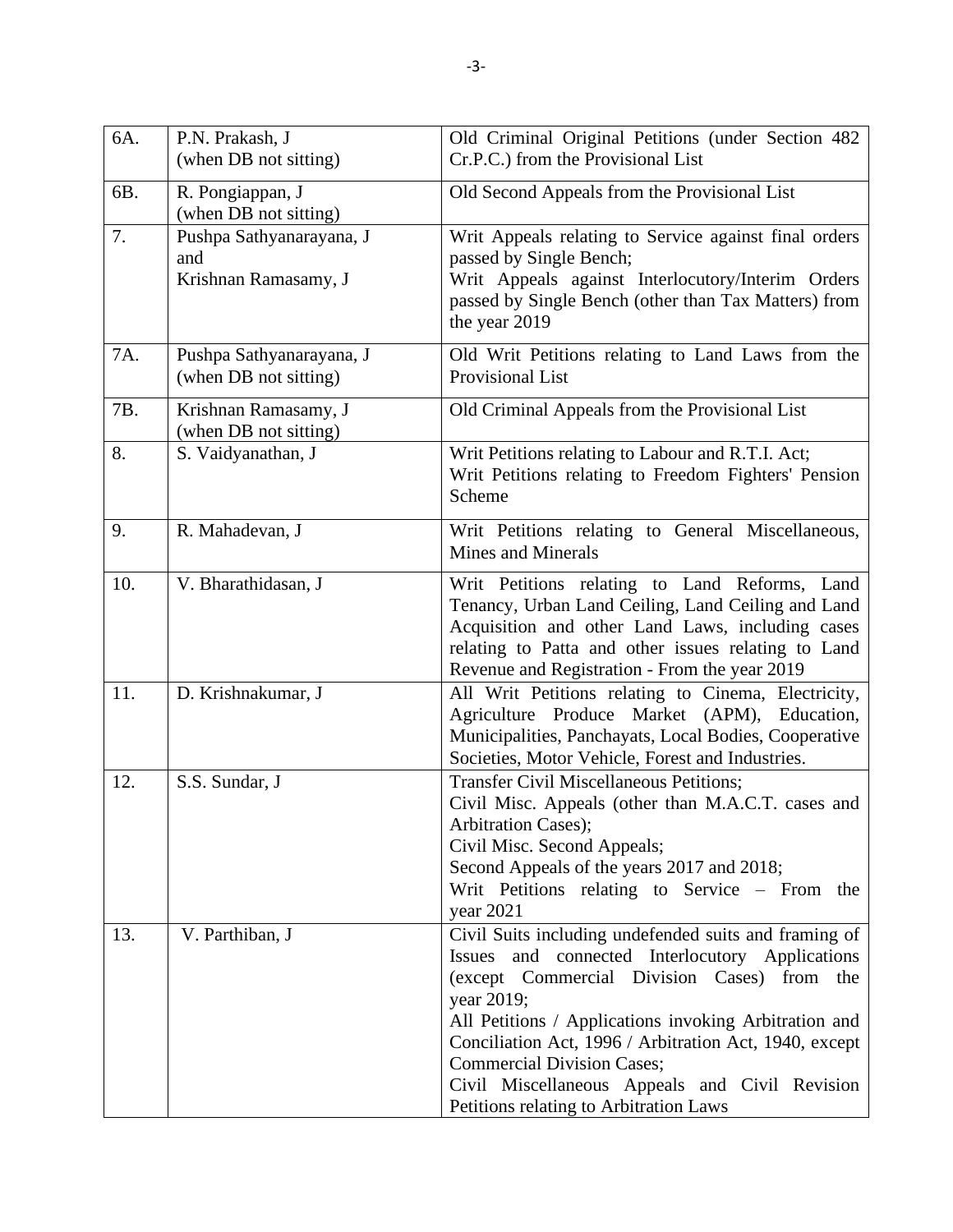| 14. | R. Subramanian, J    | Cases relating to Commercial Division, i.e. Civil Suits<br>(Commercial) up to the year 2015;<br><b>Insolvency Petitions;</b><br>Company Petitions and Company Appeals;<br>Testamentary Original<br><b>Suits</b><br>Original<br>and<br><b>Matrimonial Suits</b>  |
|-----|----------------------|-----------------------------------------------------------------------------------------------------------------------------------------------------------------------------------------------------------------------------------------------------------------|
| 15. | M. Govindaraj, J     | Writ Petitions relating to Service $-$ Upto the year 2015                                                                                                                                                                                                       |
| 16. | M. Sundar, J         | Second Appeals from the year 2019                                                                                                                                                                                                                               |
| 17. | R. Suresh Kumar, J   | Writ Petitions relating to Land Reforms, Land<br>Tenancy, Urban Land Ceiling, Land Ceiling and Land<br>Acquisition and other Land Laws, including cases<br>relating to Patta and other issues relating to Land<br>Revenue and Registration - Upto the year 2018 |
| 18. | M.S. Ramesh, J       | Writ Petitions relating to Service – From the year<br>2016 to 2020                                                                                                                                                                                              |
| 19. | S.M. Subramaniam, J  | Writ Petitions relating to Tax Matters (including<br>Income Tax, Sales Tax, Motor Vehicles Tax),<br>Customs and Central Excise, Prohibition and State<br>Excise - upto the year 2018                                                                            |
| 20. | Anita Sumanth, J     | Writ Petitions relating to Tax Matters (including<br>Income Tax, Sales Tax, Motor Vehicles Tax),<br>Customs and Central Excise, Prohibition and State<br>Excise - from the year 2019;<br>Writ Petitions relating to H.R. & C.E.                                 |
| 21. | T. Ravindran, J      | Civil Suits including undefended suits and framing of<br>Issues and connected Interlocutory Applications<br>(except Commercial Division Cases) - upto the<br>year 2009;<br>Original Petitions (other than Arbitration Matters)                                  |
| 22. | P. Velmurugan, J     | Criminal Appeals (including appeals relating to crime<br>against women and children) and Criminal Revisions -<br>from the year 2019                                                                                                                             |
| 23. | G.Jayachandran, J    | Cases relating to Commercial Division, i.e. Civil Suits<br>(Commercial) from the year 2016;<br>Cases relating to Commercial Division having value<br>above Rs.500 Cr.                                                                                           |
| 24. | C.V. Karthikeyan, J  | Civil Revision Petitions - from the year 2019                                                                                                                                                                                                                   |
| 25. | RMT. Teekaa Raman, J | Criminal Appeals (including appeals relating to crime<br>against women and children) and Criminal Revisions -<br>from the year 2011 to 2018                                                                                                                     |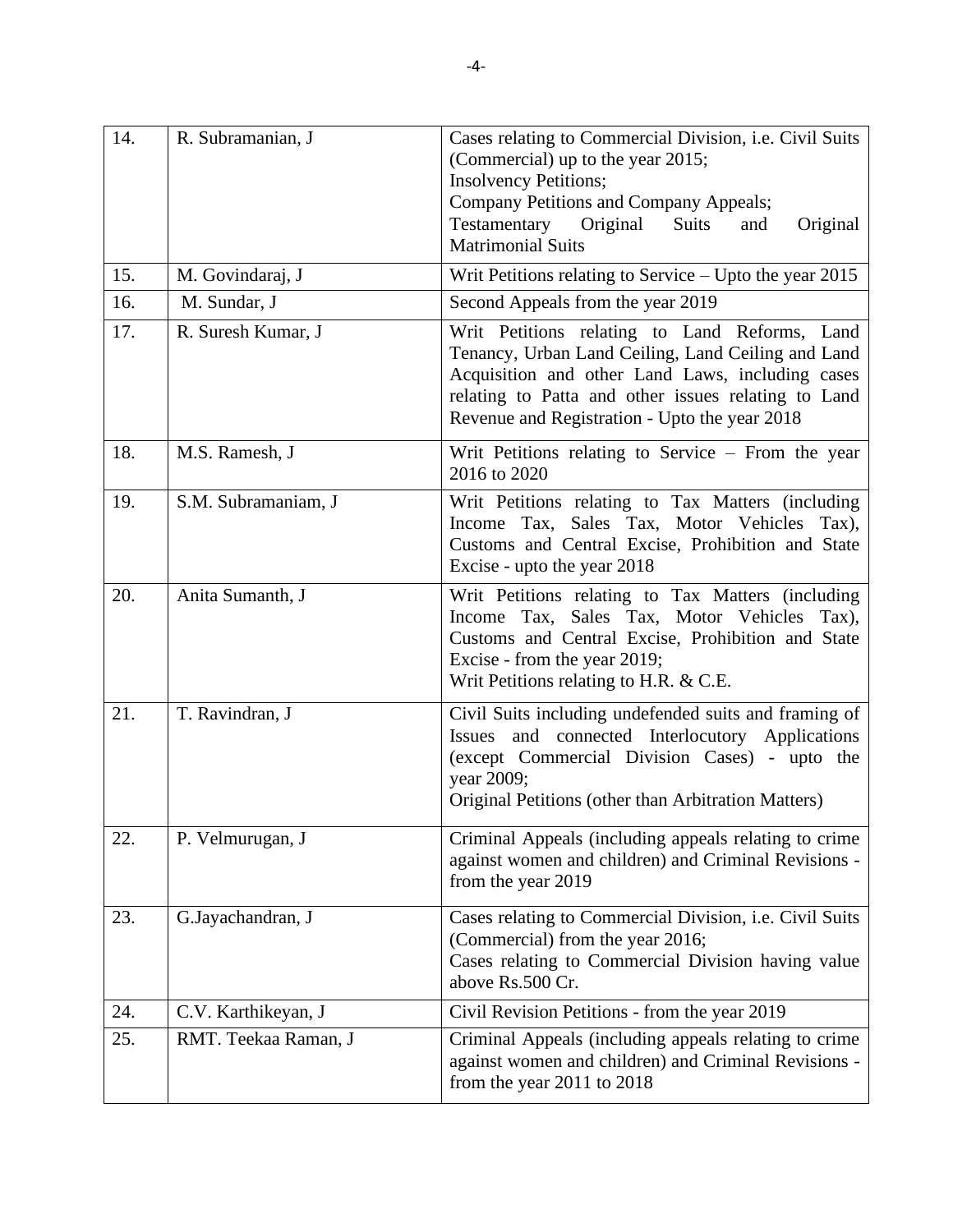|            |                                   | heard by Single Bench - Upto the year 2014 and<br>from the year 2017                                                                                                                                                                                                                                                                                                |
|------------|-----------------------------------|---------------------------------------------------------------------------------------------------------------------------------------------------------------------------------------------------------------------------------------------------------------------------------------------------------------------------------------------------------------------|
| 35.<br>36. | C. Saravanan, J<br>S.Kannammal, J | Second Appeals from the year 2012 to 2016<br>Civil Misc. Appeals arising from M.A.C.T. to be                                                                                                                                                                                                                                                                        |
| 34.        | G.K. Ilanthiraiyan, J             | Civil Revision Petitions of the year 2018; and<br><b>First Appeals</b>                                                                                                                                                                                                                                                                                              |
| 33.        | M. Nirmal Kumar, J                | Criminal Original Petitions (under Sections 407 and<br>482 Cr.P.C.), Writ Petitions (Cr.P.C.) - from the<br>year 2020;<br>All Single Bench matters, including Criminal Appeals<br>and Writ Petitions, relating to criminal cases involving<br>the sitting or former M.Ps and M.L.As (including<br>those cases filed before the Madurai Bench)                       |
| 32.        | P.T. Asha, J                      | Second Appeals from the year 2008 to 2011                                                                                                                                                                                                                                                                                                                           |
| 31.        | M. Dhandapani, J                  | Criminal Original Petitions - Anticipatory Bail and<br>Bail;<br>Petitions for Cancellation, Relaxation or Modification<br>of Bail and Anticipatory Bail;<br>All other petitions concerning Bail and Anticipatory<br>Bail;<br>Criminal Original Petitions (under Sections 407 and<br>482 Cr.P.C.), Writ Petitions (Cr.P.C.) - of the<br>years 2018 and 2019          |
| 30.        | Abdul Quddhose, J                 | Second Appeals - upto the year 2007;<br>Civil Misc. Appeals arising from M.A.C.T. to be<br>heard by Single Bench - of the years 2015 and 2016                                                                                                                                                                                                                       |
| 29.        | A.D. Jagadish Chandira, J         | Civil Revision Petitions up to the year 2017                                                                                                                                                                                                                                                                                                                        |
| 28.        | V. Bhavani Subbaroyan, J          | C.B.I. and Prevention of Corruption Act Cases (except<br>Bail and Anticipatory Bail Applications);<br>Criminal Appeals (including appeals relating to crime<br>against women and children) and Criminal Revisions -<br>upto the year 2010;<br>Criminal Original Petitions (under Sections 407 and<br>482 Cr.P.C.), Writ Petitions (Cr.P.C.) - upto the<br>year 2017 |
| 27.        | N. Seshasayee, J                  | Civil Suits including undefended suits and framing of<br>Issues and connected Interlocutory Applications<br>(except Commercial Division Cases ) - from the<br>year 2010 to 2018                                                                                                                                                                                     |
| 26.        | N. Sathish Kumar, J               | All Petitions / Applications invoking Arbitration and<br>Conciliation Act, 1996 / Arbitration Act, 1940,<br>relating to Commercial Division                                                                                                                                                                                                                         |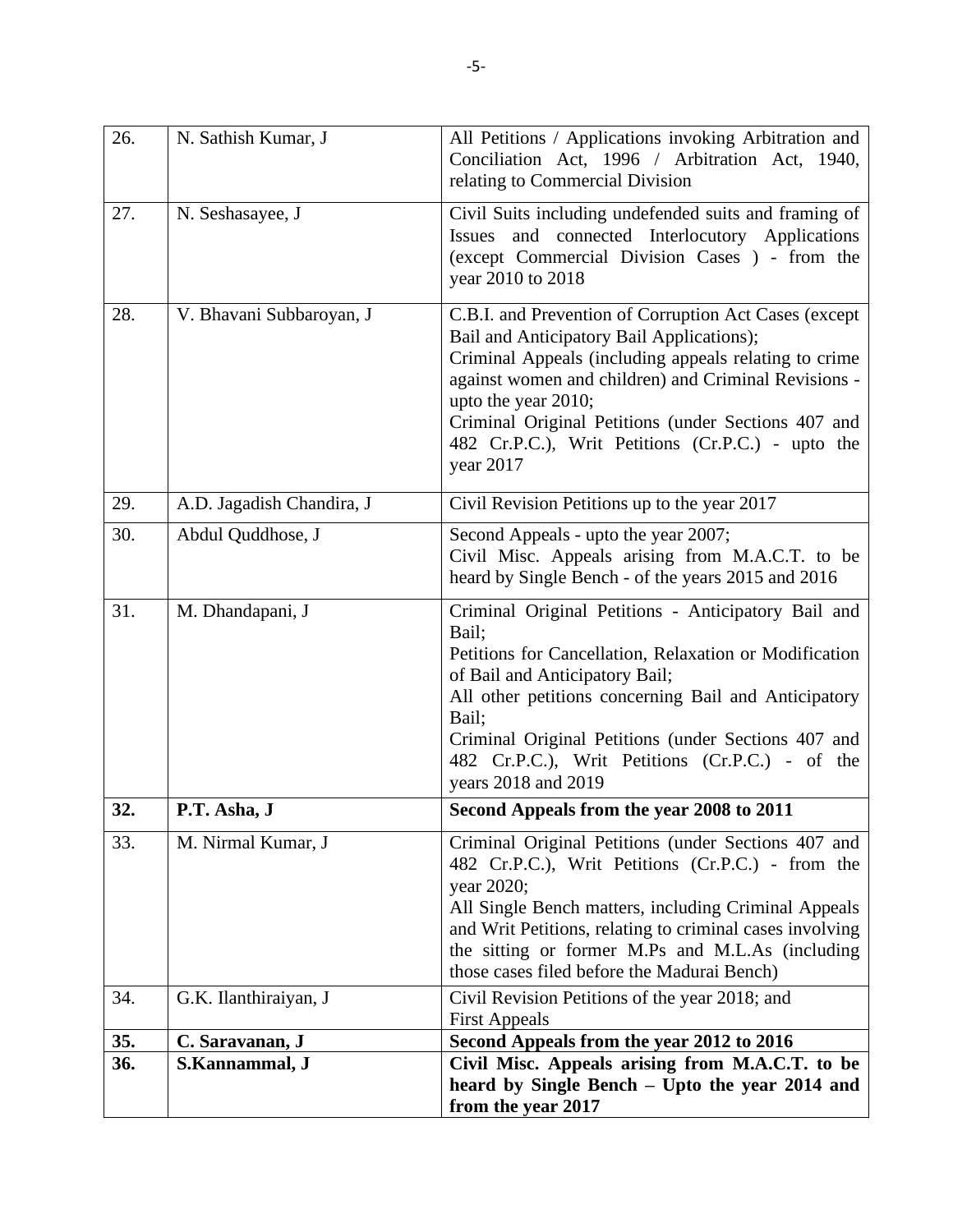## Note:

• Cases should be listed chronologically as per the date of filing, unless otherwise directed having regard to exceptional urgency.

• Cases relating to Senior Citizens, Crime against Women, Persons with Disability and Children shall be taken up on priority basis.

• Review Applications should be posted before the Judge/Judges whose order is sought to be reviewed.

Applications/Petitions for Review/Clarification/Modification of the orders or Speaking to the Minutes to the Orders passed by the Division Bench/Single Bench of which the Judge(s) is/are not available on account of elevation, transfer or retirement such matters shall be placed before the Division Bench or Single Bench having the provision to dispose of the main proceedings as per roster.

Applications/Petitions for Review/Clarification/Modification of the orders or Speaking to the Minutes to the Orders passed by the Division Bench of which the Senior Judge/Junior Judge is not available on account of elevation, transfer or retirement such matters shall be placed before the Division Bench consisting of the Junior Judge/Senior Judge of the former Division Bench.

Applications/Petitions for Review/Clarification/Modification of the orders or Speaking to the Minutes to the Orders passed by the Division Bench of which the Senior Judge is not available on account of elevation, transfer or retirement and the Junior Judge is sitting Single such matters be placed before the Division Bench consisting of Hon'ble Mr. Justice M. Duraiswamy and the Junior Judge of the former Division Bench.

• Civil Contempt Petitions/Applications shall be listed before Hon'ble Judge or Judges in respect of whose Judgments, Decree, Direction, Order, Writ or other process, the Contempt is alleged, for orders as to whether notice to be issued to the alleged Contemnor.

If the Judge or Judges concerned is/are not available in view of their sitting at Madurai/Madras or retirement or for any other reasons, such applications shall be posted before the learned Single Judge or before the Division Bench, as the case may be, according to the subject being dealt with.

If the Senior Judge/Junior Judge is not available on account of elevation, transfer or retirement such matters shall be placed before the Division Bench consisting of the Junior Judge/ Senior Judge of the former Division Bench.

If the Senior Judge is not available on account of elevation, transfer or retirement and the Junior Judge is sitting Single such matters be placed before the Division Bench consisting of Hon'ble Mr. Justice N. Kirubakaran and the Junior Judge of the former Division Bench.

• All Bails and Anticipatory Bails which are part heard or Reserved for orders shall be placed before the Roster Bench, upon change of Roster.